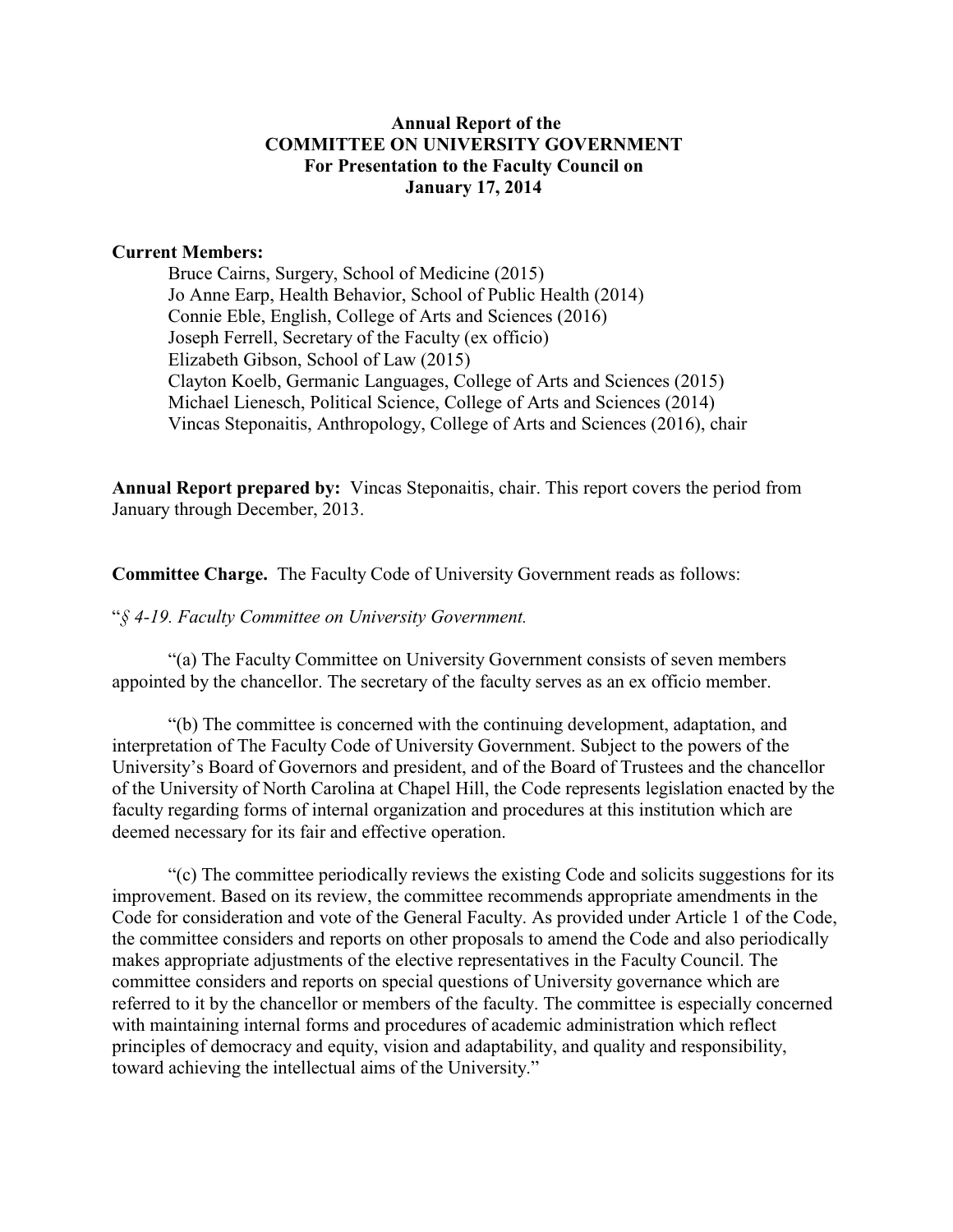### **Report of Activities.**

*Resolutions Presented and Adopted.* The committee presented two resolutions at the Faculty Council meeting of January 11, 2013:

- \* On Amending the Faculty Code of University Government to Change the Functions of Divisions and Divisional Officers in the College of Arts and Sciences, and to Update the Composition of the Divisions (Resolution 2013-2), and
- \* On Amending the Faculty Code of University Government to Clarify Term Limits for Elective Committees (Resolution 2013-3).

The first eliminated the legislative role of the College's divisions (which had long since been inactive) , and the second stipulated that partial terms of less than two years do not count when calculating term limits under the Code. Full details can be found in last year's report. Both resolutions passed on the first reading, and were adopted without dissent at the second reading on February 8, 2013.

*Ongoing.* This year we looked at three different matters pertaining to the Code.

First, at the request of Diane Juffras, chair of the Faculty Hearings Committee, we considered (1) whether this committee was large enough to effectively carry out its duties, and (2) whether the current charge spelled out the chair's duties with sufficient clarity. These discussions culminated in Resolution 2014-1, which is further described in Appendix 1.

Second, Jan Boxill, Chair of the Faculty, asked us to consider whether the Advisory Committee on Undergraduate Admissions (ACUA) should be elected, rather than appointed by the Chancellor as the Code currently stipulates. We met and discussed this issue at length with Bobbi Owen (chair of ACUA), Steve Farmer (Director of Undergraduate Admissions and ex officio member of ACUA), and Layna Mosley (ACUA member and chair of the Committee on Special Talent, which aids ACUA in its work). In the end, we unanimously decided not to recommend a change in the Code. All those we interviewed agreed that ACUA works very effectively as an appointed committee. We also noted that ACUA's duties are comparable to those of many other standing committees that are appointed, rather than elected. Thus, we saw no compelling reason to propose an amendment.

Third, we received a suggestion that a position on the Chancellor's Advisory Committee be reserved for a retired faculty member, in either an elected or ex officio slot. After due deliberation, our consensus was against recommending any such change to the Code. We felt strongly that standing committees such as this one should be populated by current faculty, and that the size of the Chancellor's Advisory Committee should not be increased.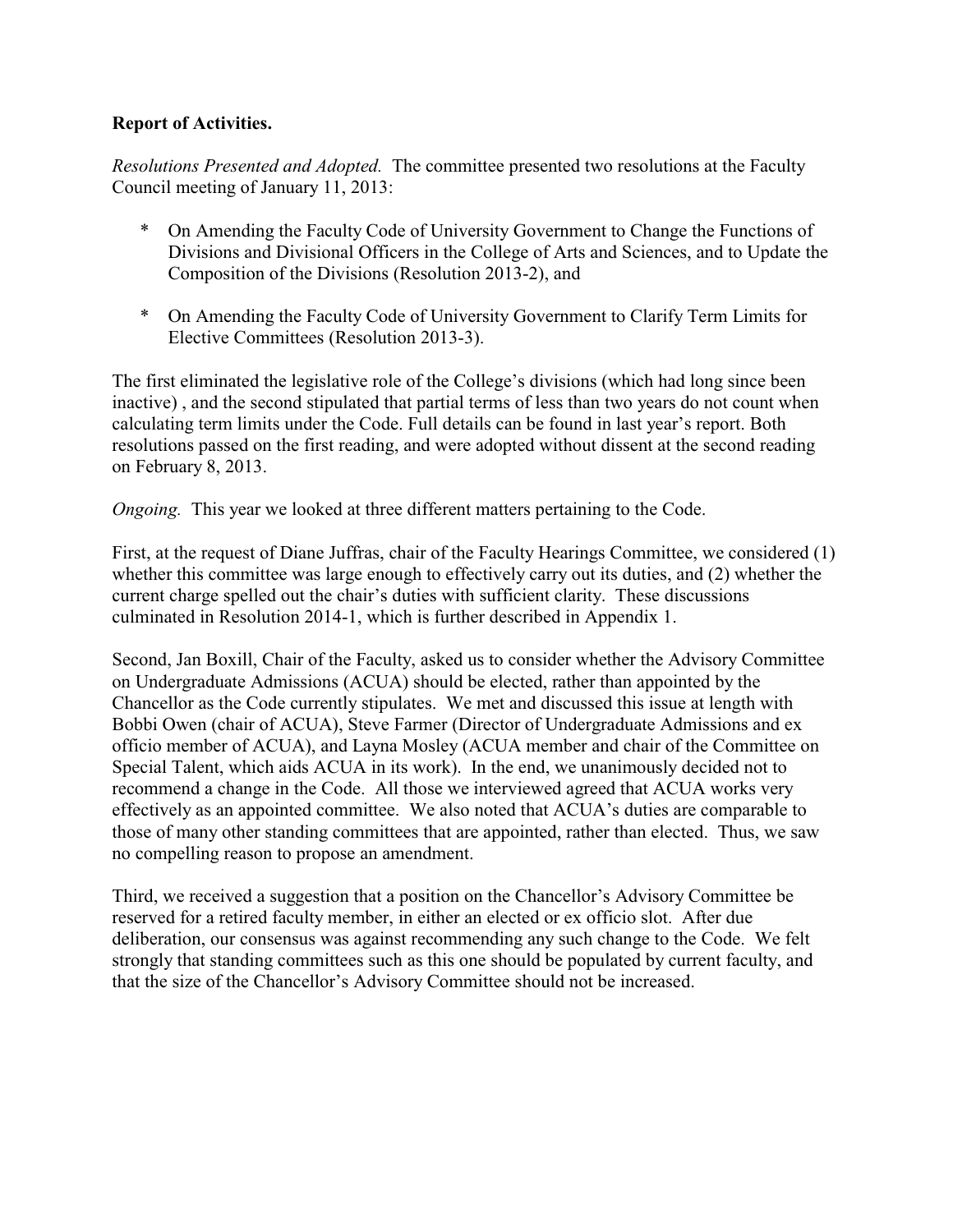#### **New Business.**

*Resolutions Presented.* The committee presents today the following resolution:

## **Resolution 2014-1. On Amending the Faculty Code of University Government to Enlarge the Faculty Hearings Committee and to Clarify the Duties of its Chair.**

The rationale for this resolution is provided in the appendix that follows.

Respectfully submitted, Committee on University Government

### **Appendix 1 Report of the Committee on University Government on Resolution 2014-1.**

The Faculty Hearings Committee exists to hold hearings when personnel decisions affecting faculty members are appealed. This committee's work is governed by the "Trustee Policies and Regulations Governing Academic Tenure in the University of North Carolina at Chapel Hill," which can be found at <<http://policy.sites.unc.edu/files/2013/04/tenure.pdf>.> Appeals on matters involving the suspension, demotion, and discharge of faculty must be heard by panels of at least five committee members (§ 3.b.4). Appeals involving non-reappointment of untenured faculty must be heard by panels of at least three members  $(\S 4.d)$ .

The committee currently operates with six elected members. According to the committee's chair, this number is insufficient to allow her to schedule hearings in a timely way after appeals are filed, because members often have conflicting schedules, go on research leave, and have many other demands on their time. The proposed change to paragraph (a) addresses this problem by increasing the number of committee members to nine.

The committee's chair also noted an ambiguity in the current Code on whether each hearing must be conducted by all available members, even if that number is greater than the minimum stipulated by the Trustee Policies. The proposed change to paragraph (b) resolves this ambiguity by explicitly giving the chair authority to decide who serves on each panel, subject only to the constraints in the governing document.